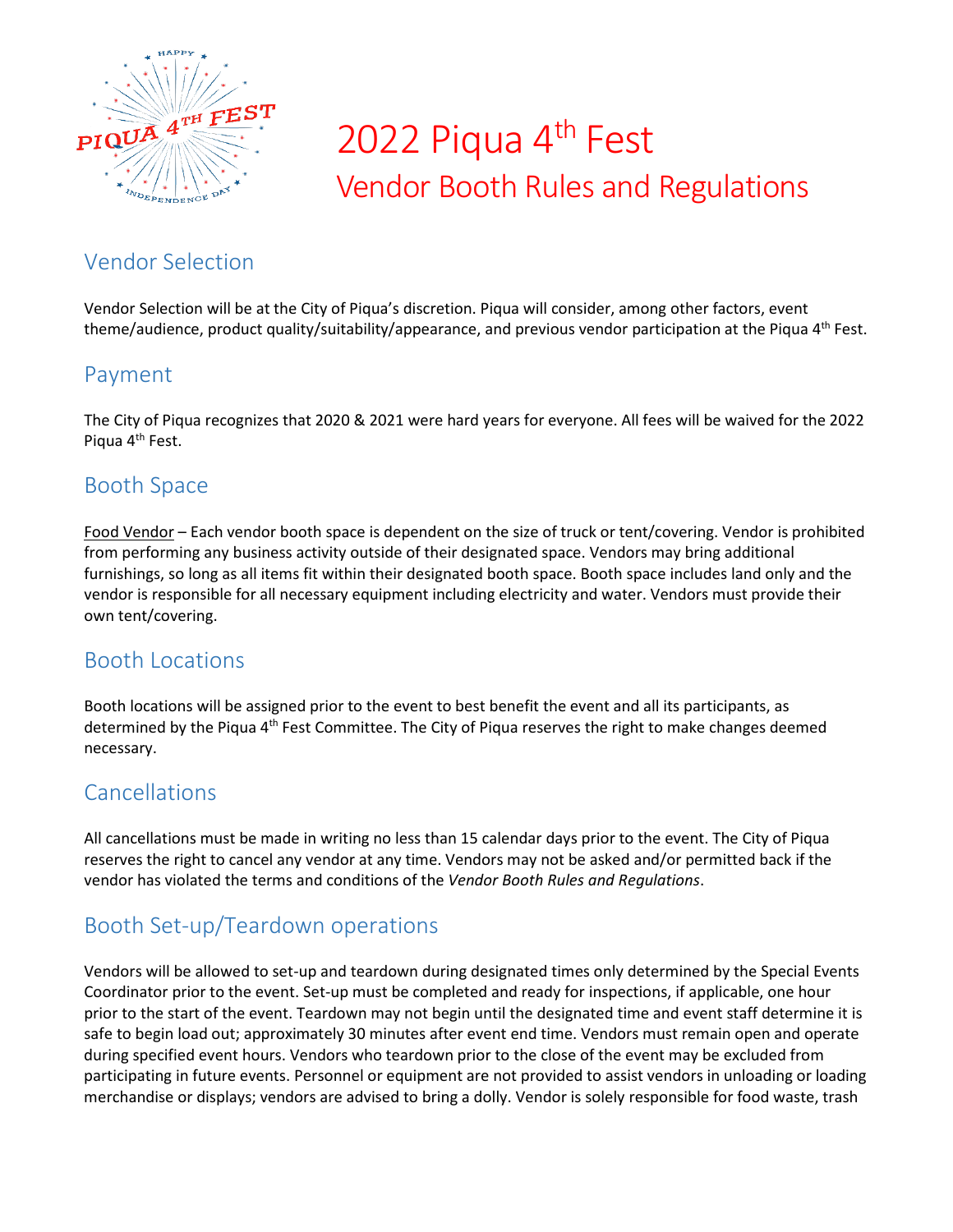and clean-up of its booth space and surrounding area.

#### Activities

Vendor activities will be conducted in a clean, orderly, and legitimate manner, and in accordance with the ordinances, laws, rules, regulations, standards and policies of the City of Piqua and any other governmental authority. Waste should be disposed of in the appropriate receptacles and not on the ground. Vendor is solely responsible for food waste, trash and clean-up of its booth space and surrounding area.

### **Electricity**

Food Vendor – Vendors are responsible for providing their own electricity; all generators must be quiet and in good working order.

### Parking

Vendors will have exclusive access to two (2) parking lots designated by the City of Piqua. We ask that you do not take up more than two (2) parking spaces. Vehicles may not be parked next to or behind vendor's booth at any time. Vehicles parked or left unattended in non-authorized areas will be towed at the owner's expense.

# Food and Non-Alcoholic Beverage sale Requirements

Only menu items submitted on the application form and approved may be sold at the event. No alcohol sales or glass containers are permitted, unless in a designated restaurant space. Menu exclusivity is not guaranteed; other vendors may be permitted to sell similar items. Vendor retains 100% of sales and is responsible for paying all applicable taxes and fees.

All food vendors are responsible for providing the required proof of minimum insurance coverage two (2) week prior to the event. Insurance must include:

Vendor shall list the City of Piqua as an additional insured for commercial general liability and the Certificate of Insurance shall state that:

"The City of Piqua, its employees, agents, volunteers, all boards, commissions, and/or authorities and board members, including employees, agents and volunteers thereof are an additional insured and this insurance coverage shall serve as Primary to the Additional Insureds and not contributing with any other insurance or self-insurance available to the Additional Insureds for the Piqua 4<sup>th</sup> Fest on July 4, 2022."

Each entity must provide a certificate of insurance that has at least \$1 million commercial general liability coverage per occurrence or \$2 million aggregate on ISO Form CG 00 01 12 07.

All food vendors not licensed by the state must obtain a Temporary Food Permit from the Miami County Health Department (Troy, Ohio) and submit to the Special Event Coordinator, Brittany Van Horn, no later than ten (10) days prior to the event.